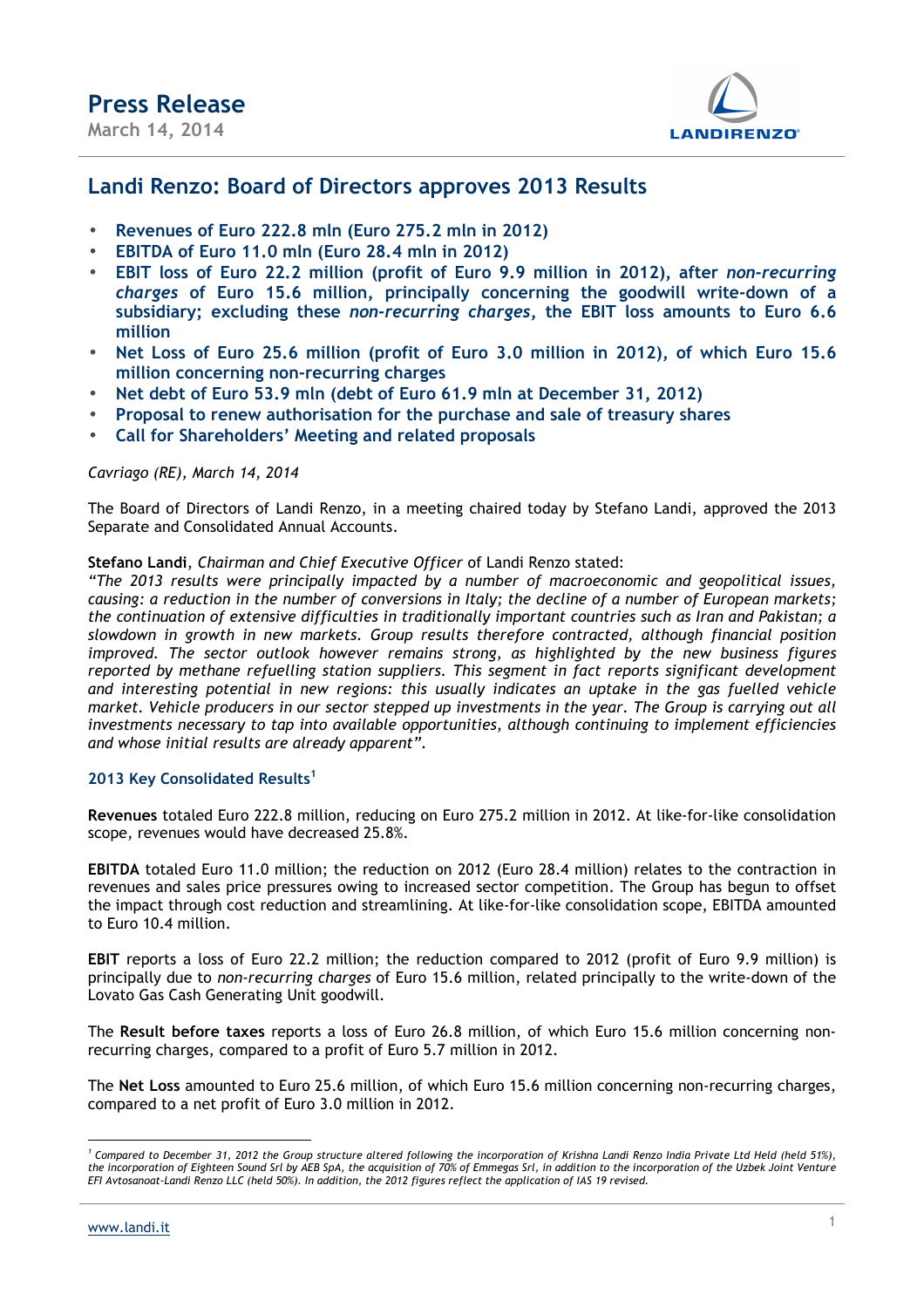**Press Release March 14, 2014** 



The **Net Financial Position** reports a net debt of Euro 53.9 million, improving on Euro 61.9 million at December 31, 2012. **Net Equity** totaled Euro 109.8 million, compared to Euro 139.1 million at December 31, 2012.

### **Sales performance**

#### **Segments**

Revenues from the sale of *LPG Systems* totaled Euro 132.0 million, while *Methane System* sales amounted to Euro 57.8 million. *Other sector* product sales (Alarm systems, Sound, Aquatronics and Robotics, Compressors) amounted to Euro 33.0 million.

### **Regions**

Overseas revenues totaled Euro 171.9 million, 77.1% of total revenues (Euro 197.2 million in 2012, 71.7%), confirming the strong international focus of the Landi Renzo Group.

- **-** Italian market revenues totaled Euro 50.9 million, reducing 34.7% on 2012. This relates to the contraction in market share of the principal automotive clients and the particularly challenging economic conditions which impacted the *After Market* channel sector, although the Landi Group domestic market share increased to approx. 38% in this channel.
- **-** In Europe, revenues amounted to Euro 90.0 million, reducing 7.0%; a light recovery took hold in the fourth quarter, together with signs from the Russian market.
- **-** In America, revenues totaled Euro 36.1 million; the 7.6% reduction principally relates to the Venezuelan market, while improvements were reported in a number of other markets.
- **-** In Asia and the Rest of the World, revenues totaled Euro 45.8 million, reducing 25.4% following the drop in demand in Pakistan related to the introduction of importation restrictions which impacted Group sales from Q2 2012. The reduction is due also to the sector performance in other areas of the Far East.

### **Outlook 2014**

New markets and growth opportunities have developed and continue to develop in various untapped regions. However, difficulties continued to persist due to the economic and geopolitical conditions in a number of core sector markets. Therefore, the Group forecasts revenues of between Euro 230 and Euro 250 million for 2014, with an EBITDA margin of between 7% and 9%.

### **2013 Landi Renzo SpA Key Results**

**Revenues** amounted to Euro 93.0 million (Euro 136.7 million in 2012); the performance principally relates to the reduction in the LPG line sales in Italy and in Europe, with a drop in primary plant supply, in addition to the stagnation of the After Market.

**EBITDA** reports a loss of Euro 0.6 million (profit of Euro 8.9 million in 2012); personnel costs reduced 8.4% to Euro 16.4 million. **EBIT** saw a loss of Euro 8.9 million (profit of Euro 0.5 million in 2012), after amortisation and depreciation of Euro 8.3 million, of which Euro 3.4 million concerning intangible assets.

The **Net Result** was a loss of Euro 15.5 million (profit of Euro 5.5 million in 2012). The Board of Directors proposes to the Shareholders' Meeting to cover the loss through the use of the extraordinary reserve.

The **Net Financial Position** reports a net debt of Euro 52.9 million, improving on Euro 59.7 million at December 31, 2012.

#### **Proposal to renew authorisation for the purchase and sale of treasury shares**

The Board of Directors proposes to the Shareholders' Meeting to authorise the renewal of the purchase and/or disposal of treasury shares programme, in order to: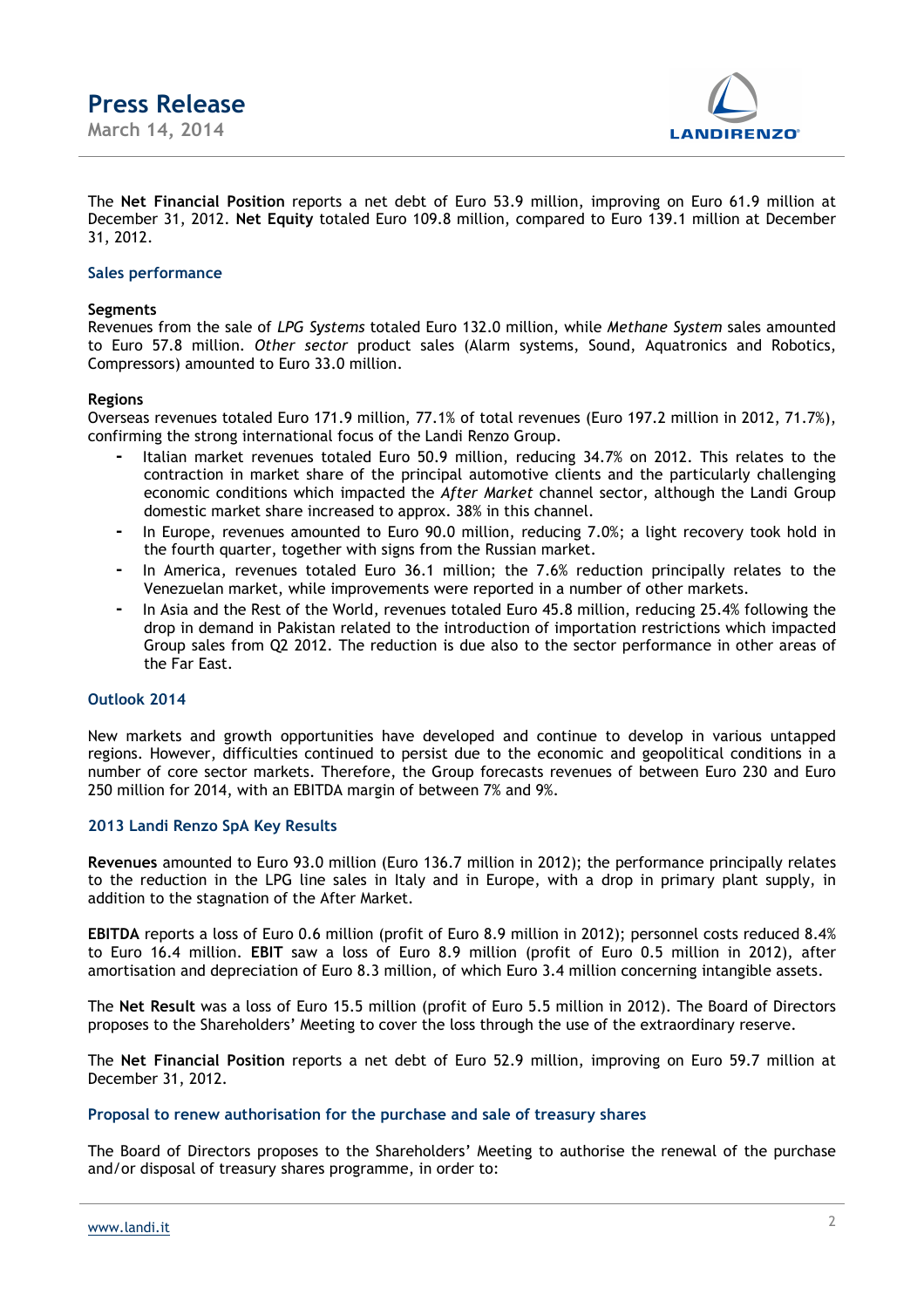**March 14, 2014** 



(a) avail of interesting investment and/or financial structure improvement opportunities for the Company; (b) undertake, in compliance with current regulations, a stabilisation action on share price movements in relation to market anomalies, improving the liquidity of the share;

(c) utilise treasury shares: (i) within the stock option plans for the executive directors, employees, including senior managers and consultants of the Company and of the subsidiary companies, (ii) as part of acquisition operations or for an issue of bond loans convertible into shares of the Company, (iii) for efficient use of liquidity.

(d) utilise an important flexible management and strategic instrument.

The principal features of the proposed programme include: duration of 18 months from approval of the motion by the Shareholders' Meeting; maximum number of ordinary shares with a total nominal value, including shares held by the Company and subsidiaries, not exceeding one-fifth of the entire share capital, to be acquired at a price not lower or greater than 20% of the share price recorded on the trading day preceding each purchase.

Any purchases of treasury shares would comply with existing regulations and can be executed in one of the following ways: (i) public offer of purchase or exchange (ii) on regulated markets (iii) purchase and sale of derivative instruments traded on regulated markets that provide for physical delivery of the underlying shares; (iv) assignment to the shareholders of a put option.

Each sales operation must be concluded at a price not lower or greater than 20% of the share price recorded on the trading day preceding the sales operation.

In 2013 the Parent Company did not trade treasury shares or parent company shares and currently does not hold treasury shares or parent company shares. The subsidiary companies do not hold shares in the Parent Company.

### **Other Board of Directors' resolutions**

The Board of Directors also:

- **-** approved the *2013 Corporate Governance and Ownership Structure Report* and the *2014 Remuneration Report*
- **-** discussed the opportunity to revise the *Procedure for transactions with related parties*, in accordance with Article 4 of Consob Resolution No. 17221 of March 12, 2010 and subsequent amendments and supplements and in accordance with Consob notice n. DEM/10078683 of September 24, 2010.

The Board called the Shareholders' Meeting for **April 24, 2014** in single call, at **9 AM** at the registered office in Cavriago (Reggio Emilia), Corte Tegge Municipality, Via Nobel 2/4, to discuss and resolve upon the following Agenda:

- Financial Statements for the year ended December 31, 2013; Directors' Report; Board of Statutory Auditor's Report; Independent Auditors' Report; deliberations thereon;
- Approval of the first section of the *Remuneration Report* in accordance with Article 123-*ter*, sixth paragraph, of Legislative Decree No. 58 of February 24, 1998, as subsequently amended and supplemented;
- Authorisation for the purchase and utilisation of treasury shares, with prior revocation, where not utilised, of the previous Shareholders' resolution of April 24, 2013; deliberations thereon;

The call notice will be published in compliance with existing regulations.

*The executive responsible for the preparation of the corporate accounting documents Mr. Paolo Cilloni declares in accordance with Article 154 bis, paragraph 2, of Leg. Decree No. 58 of February 24, 1998, that the accounting information contained in the present press release corresponds to the underlying accounting documents, records and accounting entries.*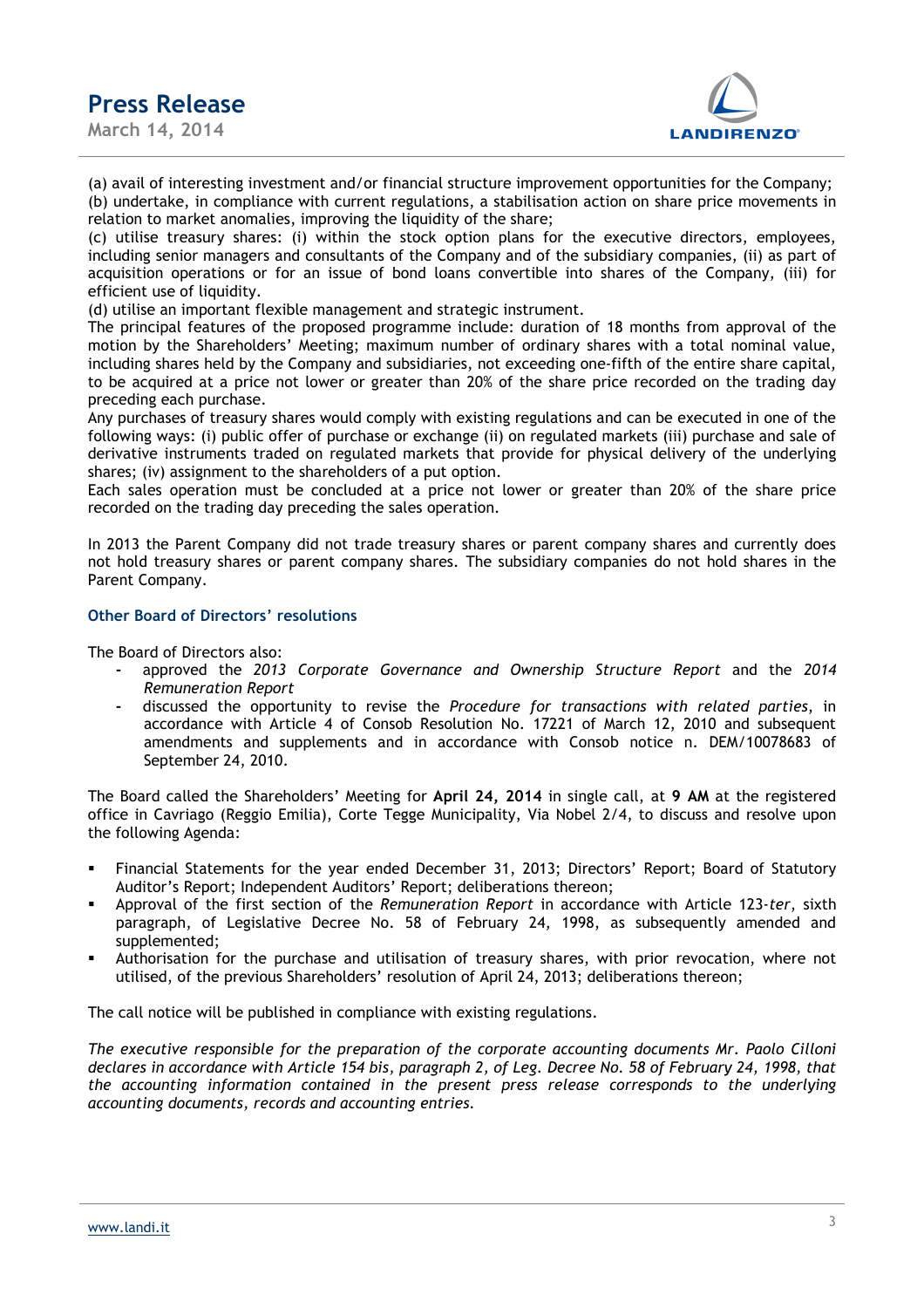



The present press release, together with the presentation is available also in the company website *www.landi.it.* At 4 PM the Group Top Management will hold a teleconference. Connection details are available on the company website in the Investor Relations section.

**Landi Renzo** is the global leader in the LPG and Methane gas components and systems for motor vehicles sector. The Company, based in Cavriago (Reggio Emilia) and with over 50 years experience in the sector, is present in over 50 Countries, with export sales of over 77%. Landi Renzo SpA has been listed on the STAR segment of the MTA Market of Borsa Italiana since June 2007.

*This press release is a traslation. The italian version prevails* 

**LANDI RENZO IR TOP CONSULTING** *M&A and Investor Relations Officer* Tel. +39 02 45473884/3 ir@landi.it ir@irtop.com **Corrado Storchi**  *Public Affairs Manager*  cstorchi@landi.it Tel. +39 0522.94.33

Pierpaolo Marziali **Maria Antonietta Pireddu**, Domenico Gentile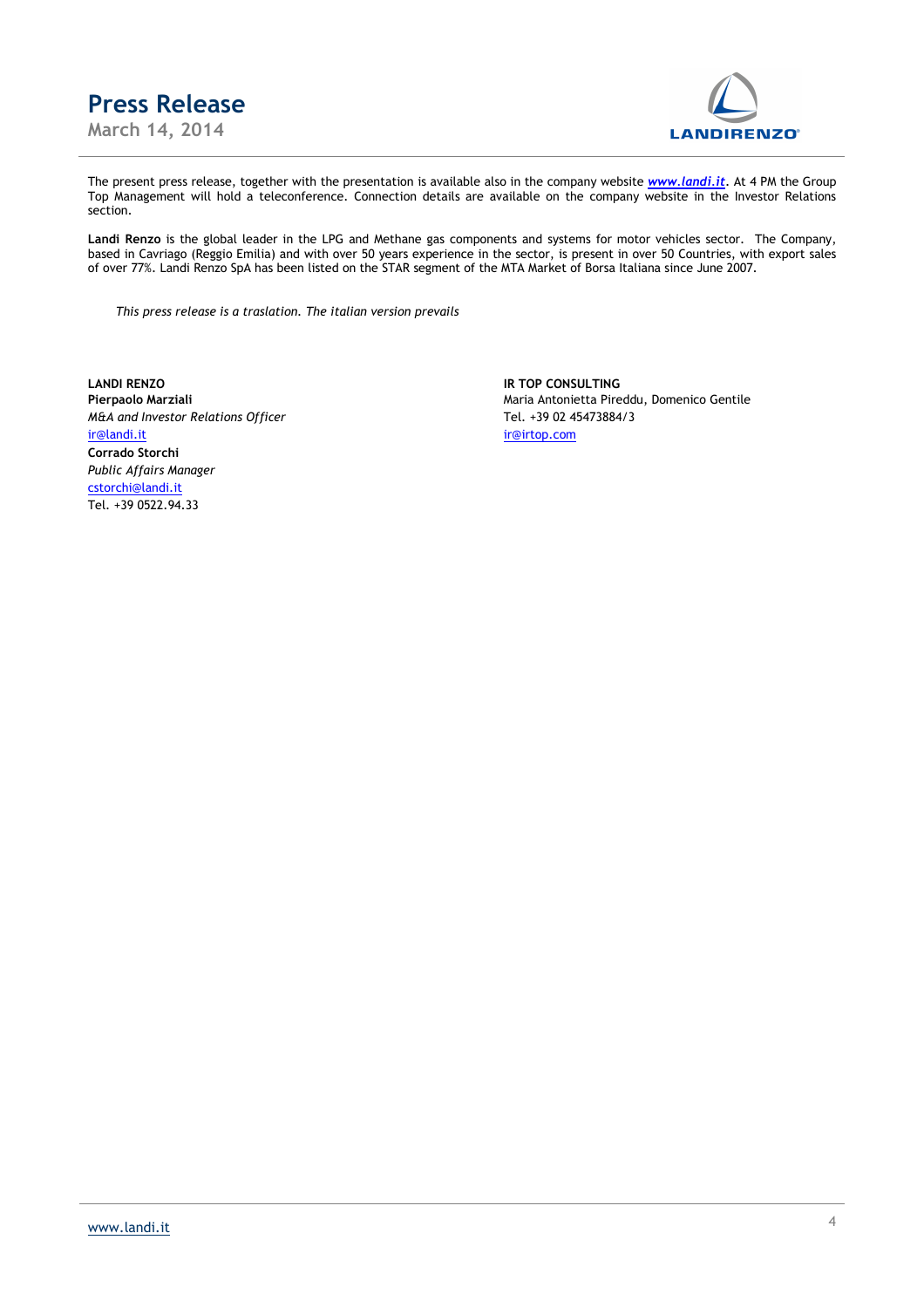



# **LANDI RENZO S.p.A. – Consolidated Financial Statements**

| (thousands of Euros)                                                         |            |                          |
|------------------------------------------------------------------------------|------------|--------------------------|
| <b>CONSOLIDATED STATEMENT OF PROFIT AND LOSS</b>                             | 31/12/2013 | 31/12/2012<br>restated * |
| Revenues (goods and services)                                                | 221,974    | 274,695                  |
| Revenues (goods and services)- related parties                               | 835        | 507                      |
| Other revenue and income                                                     | 2,110      | 1,525                    |
| Cost of raw materials, consumables and goods and change in inventories       | $-105,555$ | $-129,839$               |
| Costs for services and use of third party assets                             | $-60,036$  | $-71,406$                |
| Costs for services and use of third party assets - related parties           | $-1,579$   | $-1,552$                 |
| Personnel expenses                                                           | $-42,852$  | $-41,807$                |
| Accruals, impairment losses and other operating expenses                     | $-3,861$   | $-3,701$                 |
| <b>Gross Operating Profit</b>                                                | 11,036     | 28,422                   |
| Amortization, depreciation and impairment losses                             | $-33,234$  | $-18,492$                |
| of witch non recurrent                                                       | $-15,640$  | $\Omega$                 |
| <b>Net Operating Profit</b>                                                  | $-22,198$  | 9,930                    |
| Financial income                                                             | 466        | 693                      |
| Financial expenses                                                           | $-3,982$   | $-4,105$                 |
| Gains (losses) on exchange rate                                              | $-1,095$   | -825                     |
| Profit (Loss) before tax                                                     | $-26,809$  | 5,693                    |
| Current and deferred taxes                                                   | 849        | $-3,007$                 |
| Profit (loss) of the period for the Group and minority interests, including: | $-25,960$  | 2,686                    |
| Minority interests                                                           | $-402$     | -265                     |
| Profit (Loss) of the period of the Group                                     | $-25,558$  | 2,951                    |
| Basic earnings (loss) per share (calculated on 112,500,000 shares)           | $-0.2272$  | 0.0262                   |
| Diluted earnings (loss) per share                                            | $-0.2272$  | 0.0262                   |
| * amounts of 2012 reflect the application of IAS 19 revised                  |            |                          |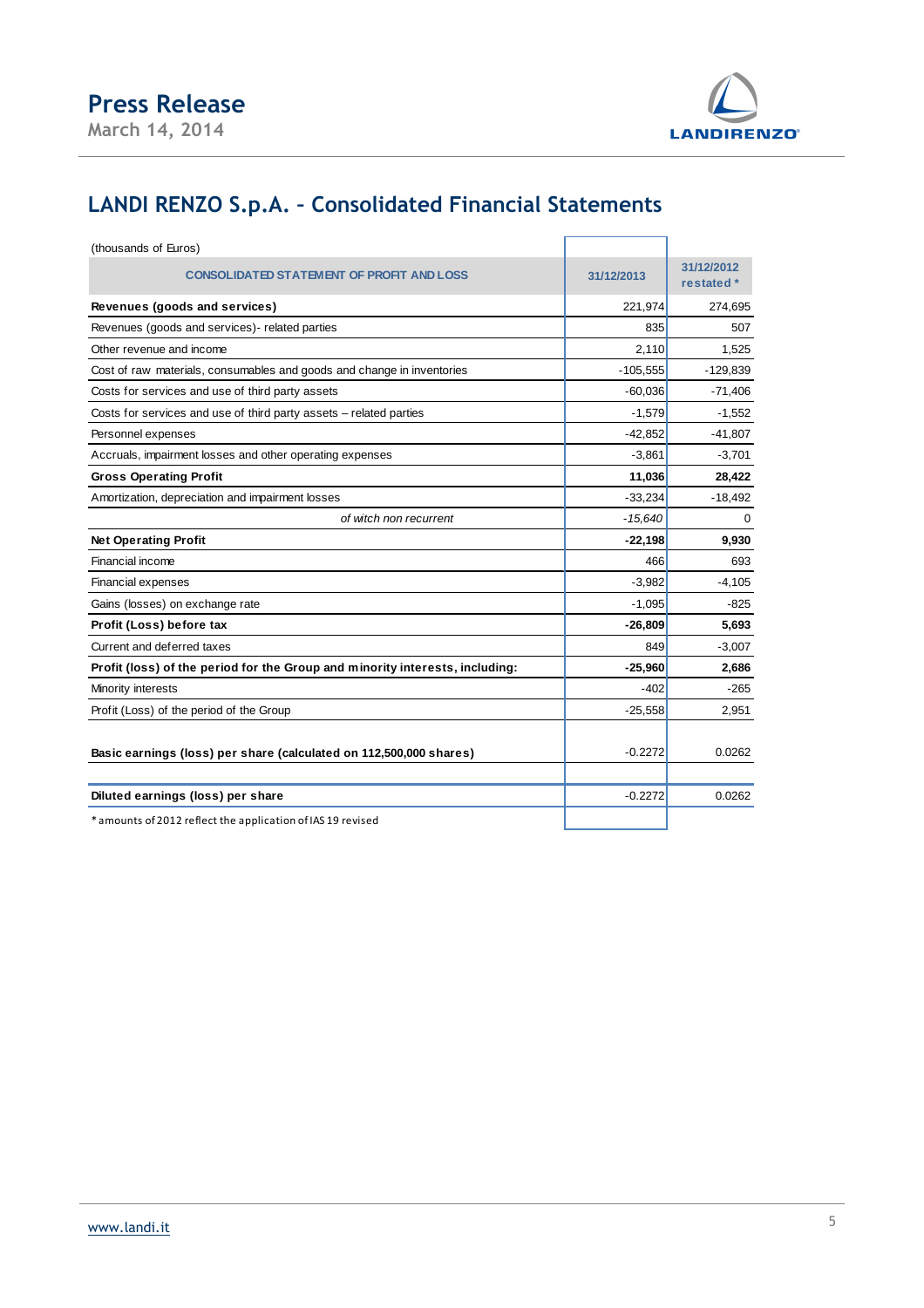**March 14, 2014** 



| (thousands of Euros)                             |            |                          |
|--------------------------------------------------|------------|--------------------------|
| <b>ASSETS</b>                                    | 31/12/2013 | 31/12/2012<br>restated * |
| Non-current assets                               |            |                          |
| Property, plant and equipment                    | 36,164     | 32,972                   |
| Development expenditure                          | 6,571      | 8,365                    |
| Goodwill                                         | 40,190     | 55,582                   |
| Other intangible assets with finite useful lives | 26,546     | 27,169                   |
| Other non-current financial assets               | 1,059      | 203                      |
| Deferred tax assets                              | 16,407     | 13,810                   |
| Total non-current assets                         | 126,937    | 138,101                  |
| <b>Current assets</b>                            |            |                          |
| Trade receivables                                | 38,273     | 69,010                   |
| Trade receivables - related parties              | 189        | 229                      |
| Inventories                                      | 61,579     | 65,288                   |
| Contract w orks in progress                      | 3,043      | 640                      |
| Other receivables and current assets             | 17,118     | 14,213                   |
| <b>Current financial assets</b>                  | 0          | 116                      |
| Cash and cash equivalents                        | 32,953     | 38,629                   |
| <b>Total current assets</b>                      | 153,155    | 188,125                  |
|                                                  |            |                          |
| <b>TOTAL ASSETS</b>                              | 280,092    | 326,226                  |
|                                                  |            |                          |

| (thousands of Euros)                                        |            |                          |
|-------------------------------------------------------------|------------|--------------------------|
| <b>EQUITY AND LIABILITIES</b>                               | 31/12/2013 | 31/12/2012<br>restated * |
| Group shareholders' equity                                  |            |                          |
| Share capital                                               | 11,250     | 11,250                   |
| Other reserves                                              | 123,714    | 124,234                  |
| Profit (loss) of the period                                 | $-25,558$  | 2,951                    |
| Total equity attributable to the shareholders of the parent | 109,406    | 138,435                  |
| <b>Minority interests</b>                                   | 407        | 623                      |
| <b>TOTAL EQUITY</b>                                         | 109,813    | 139,058                  |
| <b>Non-current liabilities</b>                              |            |                          |
| Non-current bank loans                                      | 12,096     | 38,465                   |
| Other non-current financial liabilities                     | 661        | 25                       |
| Provisions for risks and charges                            | 6,218      | 5,077                    |
| Defined benefit plans                                       | 3.739      | 3,466                    |
| Deferred tax liabilities                                    | 8.797      | 10,550                   |
| <b>Total non-current liabilities</b>                        | 31,511     | 57,583                   |
| <b>Current liabilities</b>                                  |            |                          |
| Bank overdrafts and short-term loans                        | 74,099     | 62,017                   |
| Other current financial liabilities                         | 25         | 24                       |
| Trade payables                                              | 51,681     | 55,722                   |
| Trade payables - related parties                            | 434        | 58                       |
| <b>Tax liabilities</b>                                      | 3,876      | 2,478                    |
| Other current liabilities                                   | 8,653      | 9,286                    |
|                                                             |            |                          |
| <b>Total current liabilities</b>                            | 138,768    | 129,585                  |
|                                                             |            |                          |
| <b>TOTAL LIABILITIES AND EQUITY</b>                         | 280,092    | 326,226                  |
| * amounts of 2012 reflect the application of IAS 19 revised |            |                          |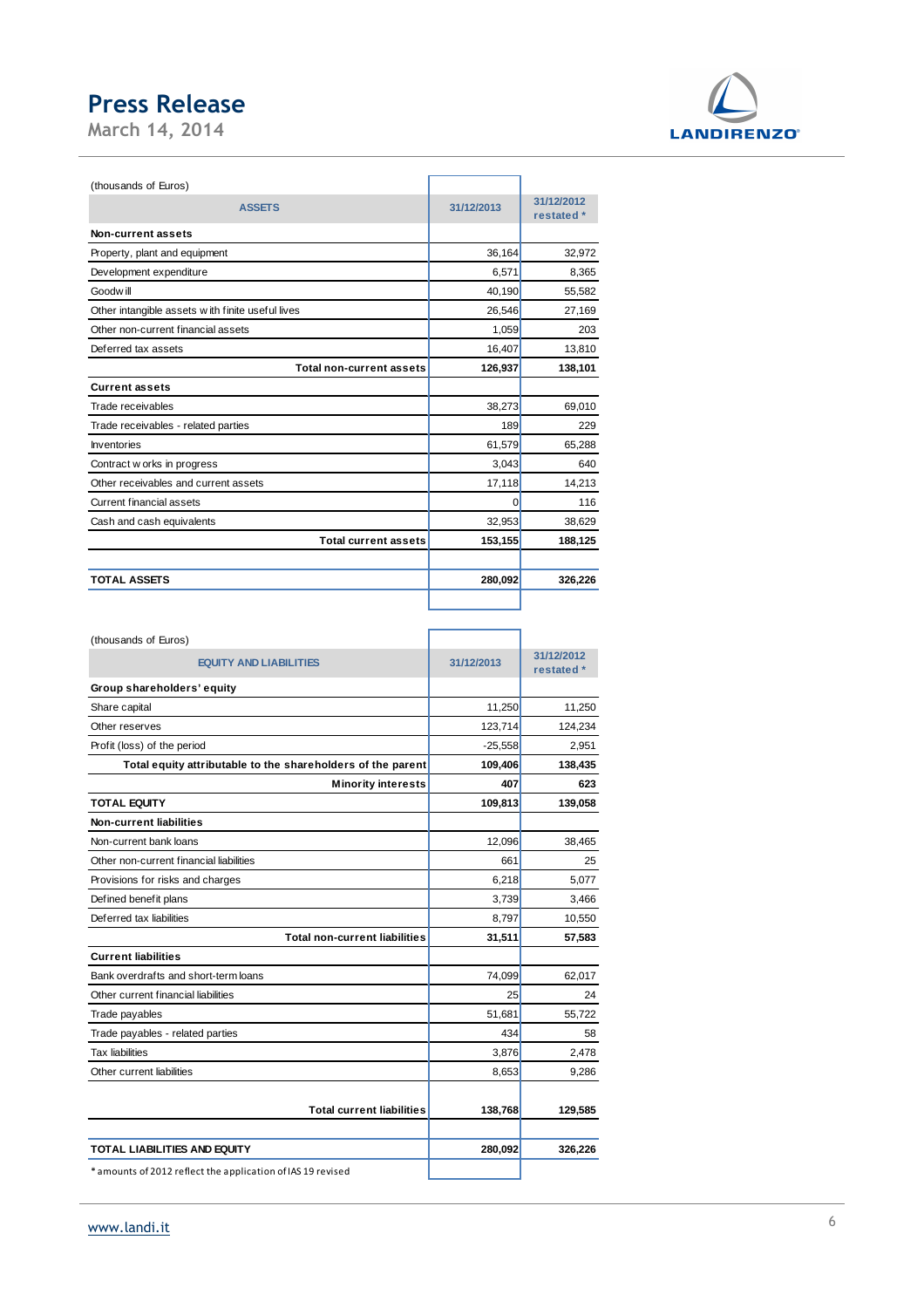**March 14, 2014** 



| (thousands of Euros)                                             |            |                          |
|------------------------------------------------------------------|------------|--------------------------|
| <b>CONSOLIDATED CASH FLOW STATEMENT</b>                          | 31/12/2013 | 31/12/2012<br>restated * |
| <b>Cash flow from operating activities</b>                       |            |                          |
| Profit (Loss) of the period                                      | $-25,960$  | 2,686                    |
| Adjustments for:                                                 |            |                          |
| Depreciation                                                     | 9,440      | 9,896                    |
| Amortization of intangible assets                                | 8,041      | 8,570                    |
| (Reversal of) impairment losses on property, plant and equipment | 78         | 25                       |
| impairment loss on intangible assets                             | 15,675     |                          |
| impairment loss on trade receivables                             | 794        | 1,021                    |
| Net finance costs                                                | 4,611      | 4,237                    |
| Gain on sale of property, plant and equipment                    |            | -89                      |
| Gain on curtailment                                              | 273        | $-175$                   |
| Tax expense                                                      | $-850$     | 3,006                    |
|                                                                  | 12,102     | 29,177                   |
| Changes in:                                                      |            |                          |
| inventories                                                      | 1,306      | 1,480                    |
| trade and other receivables                                      | 24,421     | 20,795                   |
| trade and other paybles                                          | $-1,852$   | $-2,253$                 |
| provisions and employee benefits                                 | 588        | 902                      |
| Cash generated from operating activities                         | 36,565     | 50,101                   |
|                                                                  |            |                          |
| Interest paid                                                    | $-3,312$   | $-2,613$                 |
| income taxes paid                                                | $-2,606$   | $-7,898$                 |
| Net cash flow from (for) operating activities                    | 30,647     | 39,590                   |
|                                                                  |            |                          |
| Cash flow from investing activities                              |            |                          |
| Proceeds from sale of property, plant and equipment              | 174        | 2,686                    |
| Acquisition of property, plant and equipment                     | $-12,162$  | $-9,862$                 |
| Acquisition of intangible assets                                 | $-3,283$   | $-845$                   |
| Acquisition of other investments                                 | -678       | 0                        |
| Development expenditure                                          | $-3,347$   | $-3,273$                 |
| Net cash used in investing activities                            | $-19,296$  | $-11,294$                |
|                                                                  |            |                          |
| Cash flow from financing activities                              |            |                          |
| Net repayments and financings                                    | $-13,650$  | $-9,515$                 |
| Net cash from (used in) financing activities                     | $-13,650$  | $-9,515$                 |
|                                                                  |            |                          |
| Net increase (decrease) in cash and cash equivalents             | $-2,299$   | 18,781                   |
|                                                                  |            |                          |
| Cash and cash equivalents at 1 January                           | 38,629     | 20,059                   |
| Effect of exchange rate fluctuations on cash held                | $-3,377$   | $-211$                   |
| Cash and cash equivalents at 31 December                         | 32,953     | 38,629                   |
| * amounts of 2012 reflect the application of IAS 19 revised      |            |                          |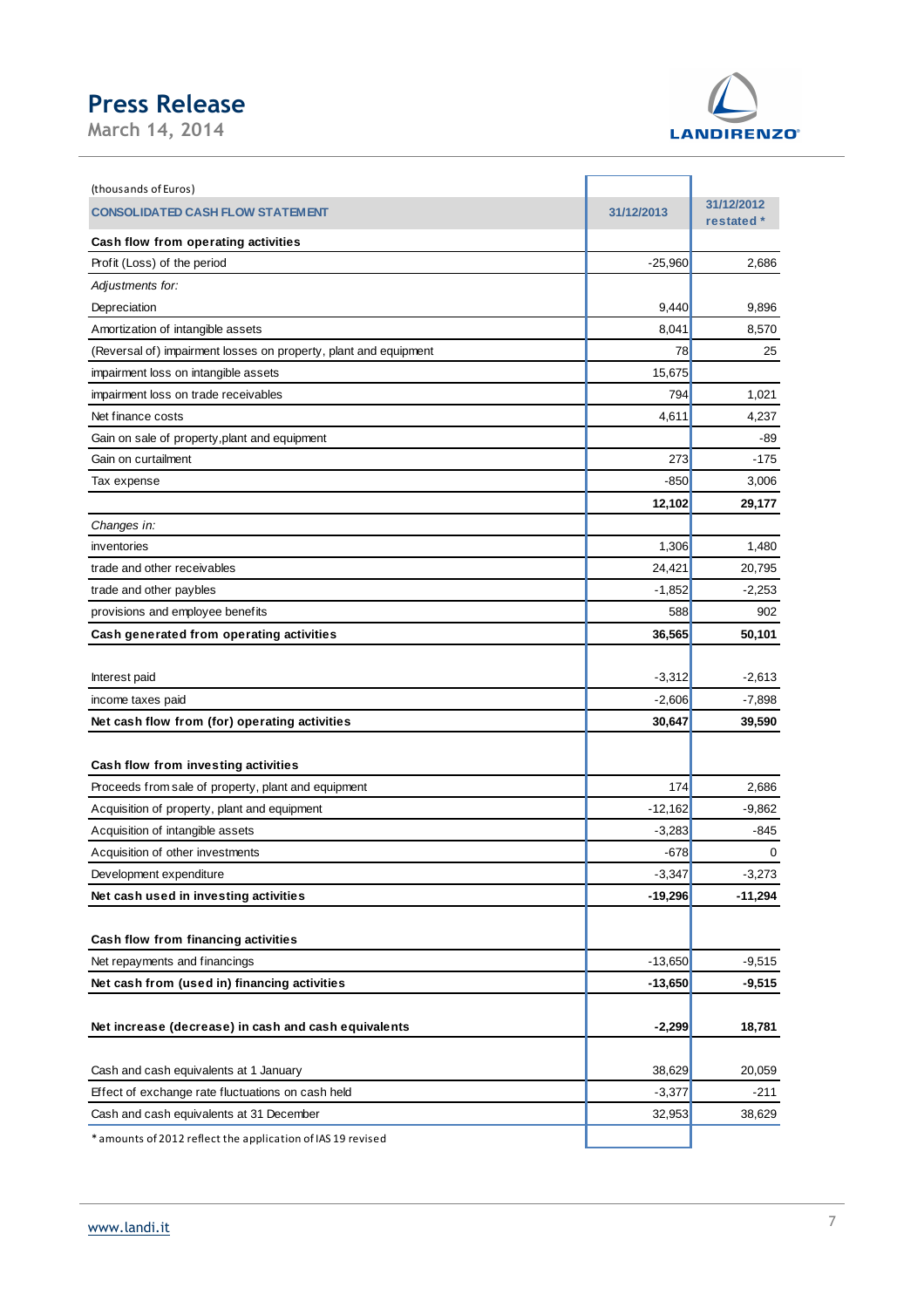



# **LANDI RENZO S.p.A. – Parent Company Financial Statements**

| (Euros)                                                                |               |                          |
|------------------------------------------------------------------------|---------------|--------------------------|
| <b>PARENT COMPANY STATEMENT OF PROFIT AND LOSS</b>                     | 31/12/2013    | 31/12/2012<br>restated * |
| Revenues (goods and services)                                          | 92,978,259    | 136,703,141              |
| Other revenue and income                                               | 503,717       | 580,944                  |
| Cost of raw materials, consumables and goods and change in inventories | $-49,137,318$ | $-70,471,878$            |
| Costs for services and use of third party assets                       | $-27,222,172$ | $-39,156,606$            |
| Personnel expenses                                                     | $-16,395,340$ | $-17,890,200$            |
| Accruals, impairment losses and other operating expenses               | $-1,349,484$  | $-913,837$               |
| <b>Gross Operating Profit</b>                                          | $-622,338$    | 8,851,564                |
| Amortization, depreciation and impairment losses                       | $-8,318,826$  | $-8,381,251$             |
| <b>Net Operating Profit</b>                                            | $-8,941,164$  | 470,313                  |
| Financial income                                                       | 560,936       | 217,684                  |
| Income from investments                                                | 6,618,486     | 8,535,186                |
| Financial expenses                                                     | $-2,945,686$  | $-3,051,620$             |
| Expenses from investments                                              | $-13,198,937$ | $-479,260$               |
| Gains (losses) on exchange rate                                        | $-430,966$    | $-185,088$               |
| Profit (Loss) before tax                                               | $-18,337,331$ | 5,507,215                |
| Current and deferred taxes                                             | 2,754,400     | 60,292                   |
| Profit (loss) of the period                                            | $-15,582,931$ | 5,567,507                |
| * amounts of 2012 reflect the application of IAS 19 revised            |               |                          |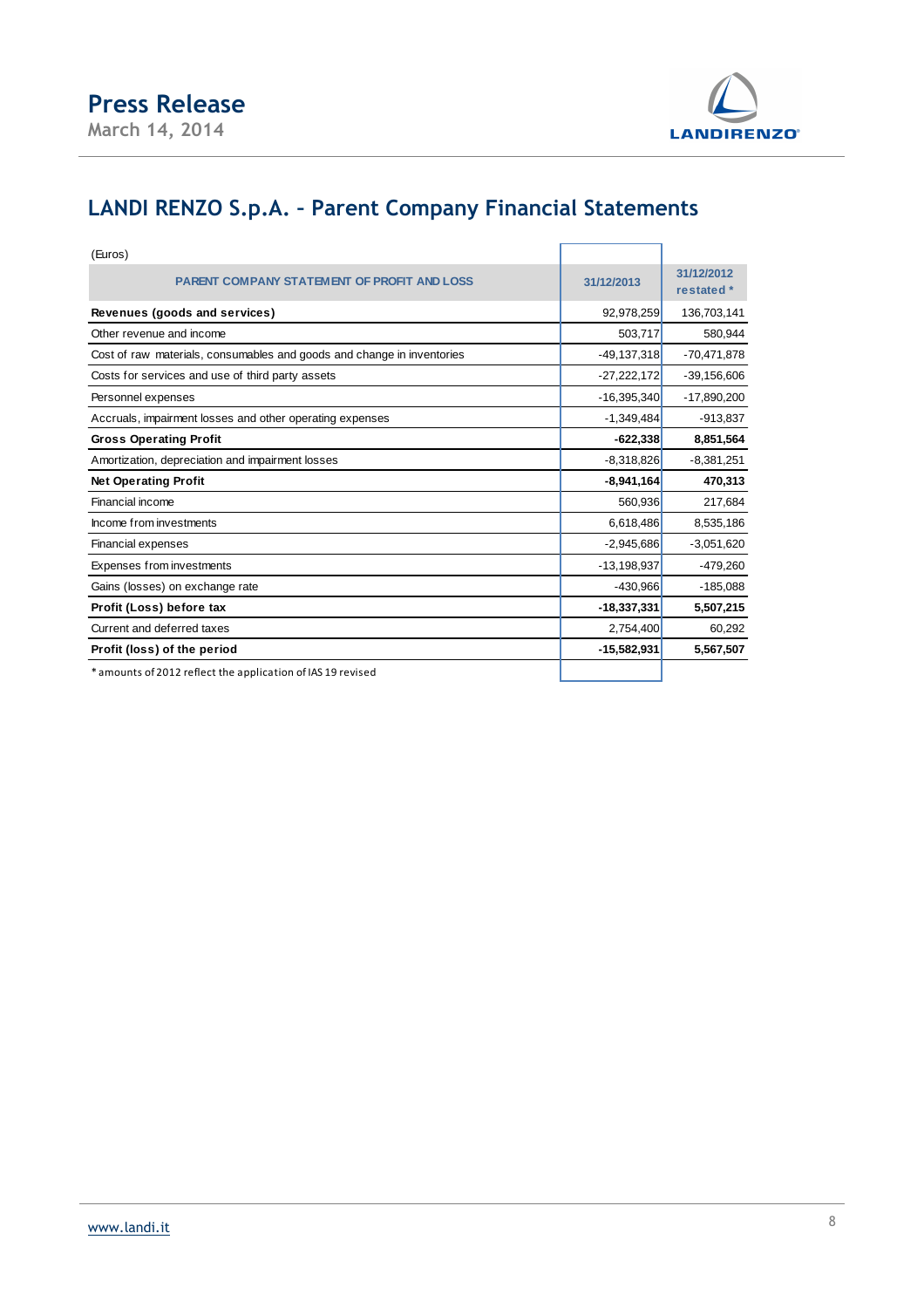**March 14, 2014** 



| <b>TOTAL ASSETS</b>                                            | 221,134,492 | 259,024,920              |
|----------------------------------------------------------------|-------------|--------------------------|
|                                                                |             |                          |
| <b>Total current assets</b>                                    | 66,920,507  | 102,773,759              |
| Cash and cash equivalents                                      | 6,331,113   | 19,108,428               |
| <b>Current financial assets</b>                                | 13,829,563  | 7,769,001                |
| Other receivables and current assets                           | 4,055,433   | 3,791,162                |
| Inventories                                                    | 23,939,799  | 28,662,302               |
| Trade receivables to subsidiaries                              | 8,994,541   | 18,587,958               |
| Trade receivables                                              | 9,770,058   | 24,854,908               |
| <b>Current assets</b>                                          |             |                          |
| <b>Total non-current assets</b>                                | 154,213,985 | 156,251,161              |
| Deferred tax assets                                            | 10,029,143  | 7,171,461                |
| Other non-current assets                                       | 88.655      | 93.693                   |
| Other non-current financial assets                             | 890,977     | 890,977                  |
| Investments in associates and joint ventures                   | 299,768     |                          |
| Investments in subsidiaries                                    | 112,799,376 | 121,656,312              |
| Goodw ill and other intangible assets with finite useful lives | 3,536,450   | 3,469,276                |
| Development expenditure                                        | 5,634,563   | 5,643,221                |
| Property, plant and equipment                                  | 20,935,053  | 17,326,221               |
| Non-current assets                                             |             |                          |
| <b>PARENT COMPANY ASSETS</b>                                   | 31/12/2013  | 31/12/2012<br>restated * |
| (Euros)                                                        |             |                          |

| (Euros)                                                     |               |             |
|-------------------------------------------------------------|---------------|-------------|
| <b>PARENT COMPANY EQUITY AND LIABILITIES</b>                | 31/12/2013    | 31/12/2012  |
|                                                             |               | restated *  |
| <b>Equity</b>                                               |               |             |
| Share capital                                               | 11,250,000    | 11,250,000  |
| Other reserves                                              | 114,984,467   | 109,459,893 |
| Profit (loss) of the period                                 | $-15,582,931$ | 5,567,507   |
| <b>TOTAL EQUITY</b>                                         | 110,651,536   | 126,277,400 |
|                                                             |               |             |
| Non-current liabilities                                     |               |             |
| Non-current bank loans                                      | 6,794,745     | 34,799,095  |
| Other non-current financial liabilities                     | 660,787       | 24,812      |
| Provisions for risks and charges                            | 3,217,850     | 2,403,444   |
| Defined benefit plans                                       | 1,676,917     | 1,618,990   |
| Deferred tax liabilities                                    | 833,771       | 961,154     |
| <b>Total non-current liabilities</b>                        | 13,184,070    | 39,807,495  |
| <b>Current liabilities</b>                                  |               |             |
| Bank overdrafts and short-term loans                        | 66,467,769    | 52,558,891  |
| Other current financial liabilities                         | 24,812        | 24.072      |
| Trade payables                                              | 19,664,735    | 28,284,168  |
| Trade payables - related parties                            | 286,565       | $\Omega$    |
| Liabilities to subsidiaries                                 | 6,712,382     | 7,275,782   |
| <b>Tax liabilities</b>                                      | 851,731       | 828,929     |
| Other current liabilities                                   | 3,290,892     | 3,968,183   |
|                                                             |               |             |
| <b>Total current liabilities</b>                            | 97,298,886    | 92,940,025  |
|                                                             |               |             |
| <b>TOTAL LIABILITIES AND EQUITY</b>                         | 221,134,492   | 259,024,920 |
| * amounts of 2012 reflect the application of IAS 19 revised |               |             |
|                                                             |               |             |